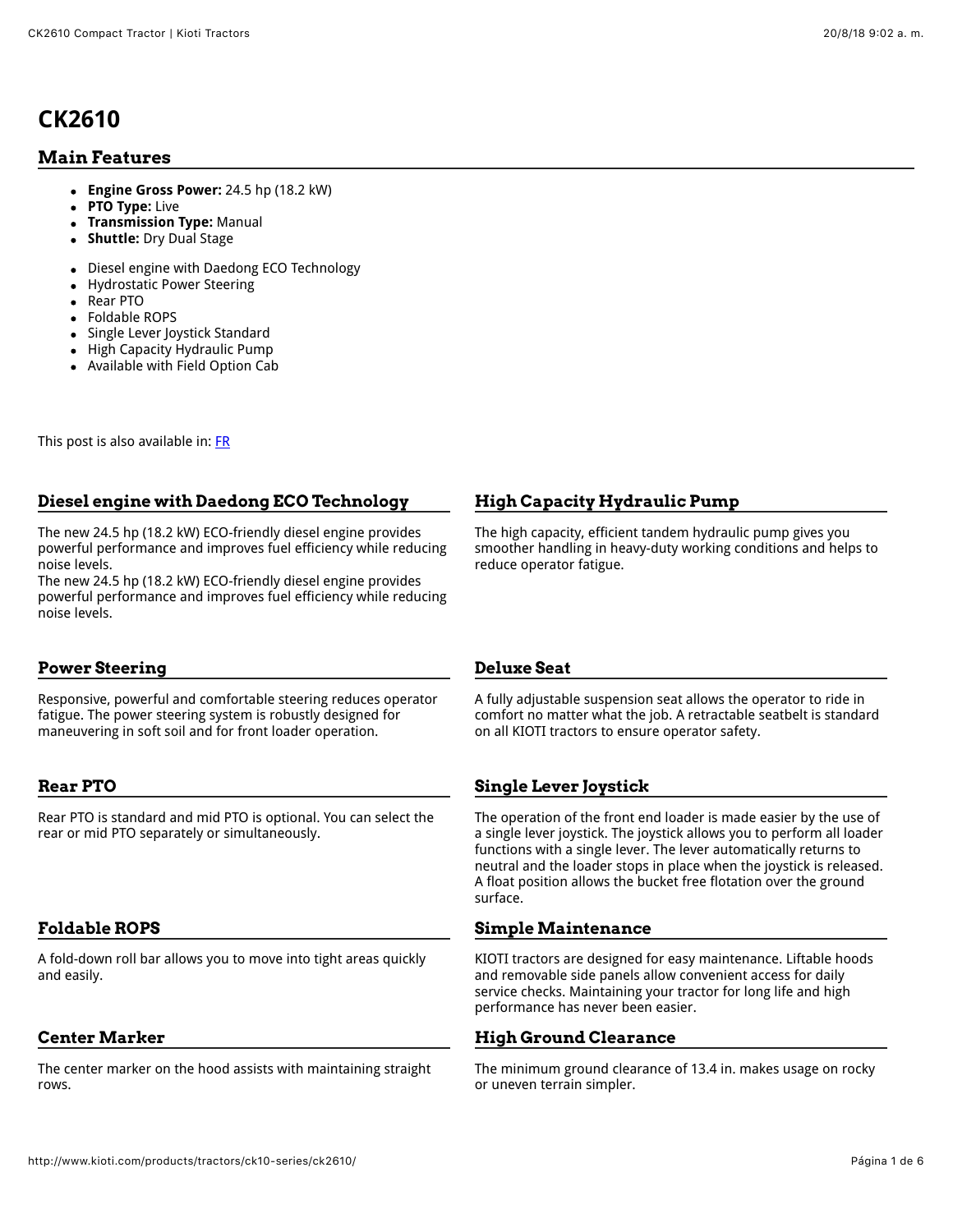#### **Illuminated Dashboard**

The illuminated dashboard ensures great visibility while working in bright daylight or at night. The operator can check important instrumentation at a glance with an easy-to-see tachometer, hour meter, fuel temperature gauge and battery charge lamp.

#### **9x3 Manual Transmission**

Manual transmission models feature 9F/3R speeds with synchronized 2nd and reverse gears making repetitive back and forward operation more efficient. Manual transmission models feature 9F/3R speeds with synchronized 2nd and reverse gears making repetitive back and forward operation more efficient.

#### **Engine**

Engine Model 3A165LWM-U Engine Gross Power 24.5 hp (18.2 kW) Rated Speed 2,600 rpm No. of Cylinders 3 Fuel Type Diesel Aspiration Natural Aspiration Natural Aspiration Natural Aspiration Natural Aspiration Natural Aspiration Natural Aspiration Natural Aspiration Natural Aspiration Natural Aspiration Natural Aspiration Natural Aspiration Na Displacement 100.5 cu. in. (1,647 cc) Fuel Tank Capacity **19.0 and 19.0 and 19.0 gal.** (34 L)

### **Transmission**

Transmission Type 9x3 Manual Transmission Main Gear Manual Accounts and the control of the control of the control of the control of the control of the control of the control of the control of the control of the control of the control of the control of the control No. of Travel Speeds - Forward / Reverse 9F/3R Min. Travel Speed of Forward w/ Ag @ Engine rated speed 0.94 mph (1.52 km/h) Max. Travel Speed of Forward w/ Ag @ Engine rated speed 14.63 mph (23.56 km/h)

# **Power Take-Off (PTO)**

PTO Type Trans Live PTO Power 21.7 hp (16.2 kW) Rear PTO Speeds (1st) 540 rpm Mid PTO Speeds 2,000 rpm (optional)

### **Brakes and Clutch**

Brakes Wet Multi Disc Clutch Dry Dual Stage

#### **Dimensions w/ AG Tire**

Length w/ 3-point hitch 120.9 in. (3,070 mm) Width 55.1 in. (1,400 mm) Height from Top of ROPS 99.2 in. (2,520 mm) Wheelbase 65.7 in. (1,670 mm) Ground Clearance 13.4 in. (340 mm) Front Tread Ag Tires - Min **44.6** in (1,132 mm)

**3-Point Control Lever**

lift arms when attaching implements.

The 3-point control lever allows you to easily raise and lower the